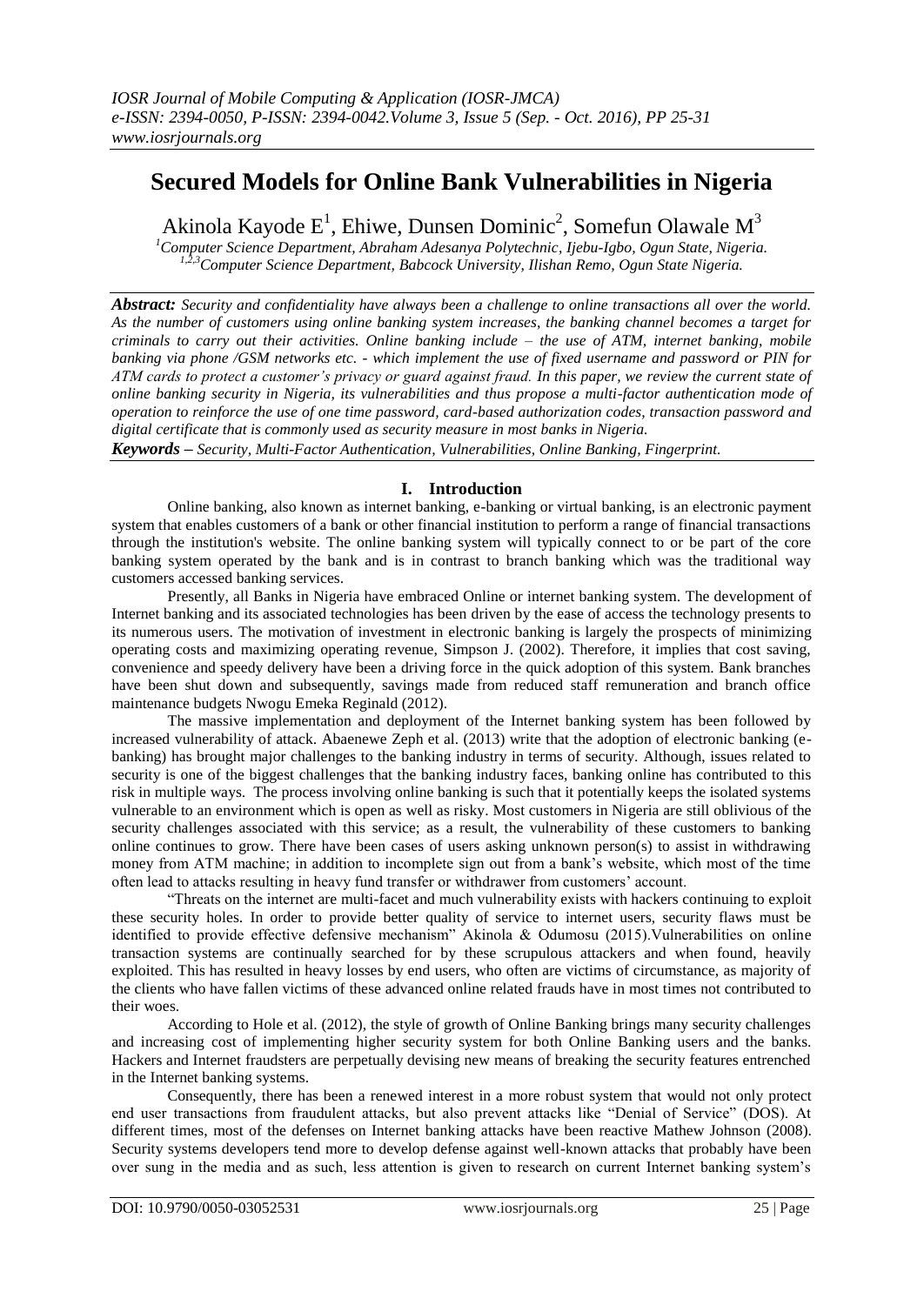vulnerabilities; which definitely need adaptive solutions. These days, attackers have become wiser, and are several steps ahead of security systems developers.

Research indicates that the top five banks in South Africa are exploring the adoption of biometric technology in preventing card fraud in the banks. According to Nick Perkins, Divisional Director of Identity Management at Bytes Systems Integration (Bytes SI), even though none of the banks have committed to a rollout date yet, a particular bank already has over 1000 ATMs with biometric capabilities lined up for use. *"The benefit of using biometrics as an additional user authentication mechanism is two-fold:* 

• It's an authentication method that can't be copied as a user's fingerprint cannot be successfully cloned without being detected by the machine sensors.

The South African Centre for Information Security says biometric technology has great potential in the African market where the rate of card fraud is high; the adoption of a more secure banking method is long overdue. "The vulnerability of passwords is not going to go away and new alternatives are needed to help people keep their money and accounts secure," agrees Greg Sarrail, Vice President for Solutions Business Development at Lumidigm. Consequently, Nigerian banks must be in sync at extending this technology to the banking populace in the country.

Banking and security professionals expect to have an increasing demand for biometric security systems if governments and corporate institutions in the country and across the continent step up efforts in fighting corruption and crime. In addition, likely applications for the technology adoption will see it being used for border posts identification, ticketing at venues etc.

## **II. Features of Online Banking**

Online banking facilities typically have many features and capabilities in common, but also have some that are application specific.

#### *2.1 The common features fall broadly into several categories:*

- 1. A bank customer can perform non-transactional tasks through online banking, including:
- Viewing account balances
- Viewing recent transactions
- Downloading bank statements, for example in PDF format
- Viewing images of paid cheques
- Ordering cheque books
- Download periodic account statements
- Downloading applications for M-banking, E-banking etc.
- 2. Bank customers can transact banking tasks through online banking, including :–
- Funds transfers between the customer's linked accounts
- Paying third parties, including bill payments (see, e.g., BPAY) and third party fund transfers ( e.g., PayPal, FAST)
- Investment purchase or sale
- Loan applications and transactions, such as repayments of enrollments
- Credit card applications
- Register utility billers and make bill payments
- Financial institution administration
- Management of multiple users having varying levels of authority
- Transaction approval process

## *2.2 Advantages Of Internet Banking*

There are some advantages on using e-banking both for banks and customers:-

- Convenience Banks that offer internet banking are open for business transactions anywhere a client might be as long as there is internet connection. Apart from periods of website maintenance, services are available 24 hours a day and 365 days round the year. In a scenario where internet connection is unavailable, customer services are provided round the clock via telephone.
- At the touch of a button, actual time account balances and information are availed. This hastens the banking processes hence increasing their efficiency and effectiveness.
- Online banking allows for easier updating and maintaining of direct accounts. The time for changing mailing address is greatly reduced, ordering of additional checks is availed and provision of actual time interest rates.
- Friendlier rates Lack of substantial support and overhead costs results to direct banks offering higher interest rates on savings and charge lower rates on mortgages and loans.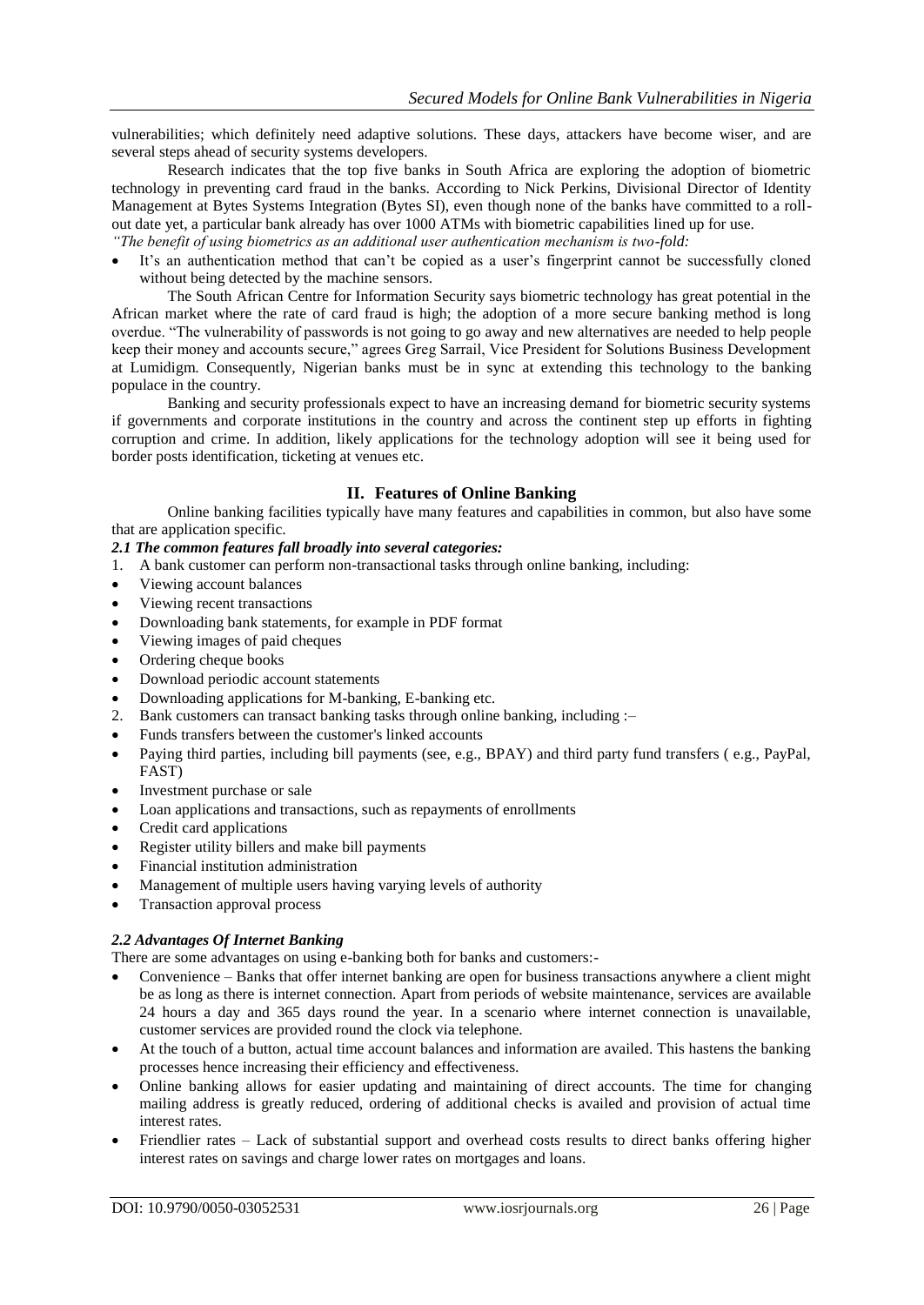- Some banks offer high yield certificate of deposits and don"t penalize withdrawals on certificate of deposits, opening of accounts without minimum deposits and no minimum balance.
- Transfer services Online banking allows automatic funding of accounts from long established bank accounts via electronic funds transfers.
- Ease of monitoring A client can monitor his/her spending via a virtual wallet through certain banks and applications and enable payments.
- Ease of transaction the speed of transaction is faster relative to use of ATM"s or customary banking.

## *2.3 Disadvantages of Internet Banking*

- **Banking relationship** Customary banking allows creation of a personal touch between a bank and its clients. A personal touch with a bank manager for example can enable the manager to change terms in your account since he/she has some discretion in case of any personal circumstantial change. It can include reversal of an undeserved service charge.
- **Security matters** Direct banks are governed by laws and regulations similar to those of customary banks. Accounts are protected by Federal Deposit Insurance Corporation (FDIC).
- **Complex encryption** software is used to protect account information. However, there are no perfect systems. Accounts are prone to hacking attacks, phishing, malware and illegal activities.
- **Learning** Banks with complicated sites can be cumbersome to navigate and may require one to read through tutorials to navigate them.
- **Transaction problems** face to face meeting is better in handling complex transactions and problems. Customary banks may call for meetings and seek expert advice to solve issues.

## **III. The Security Threat Associated with Online Banking**

- **Security threats which come from malicious insider**–there is too much reliance on external consultants for the maintenance of the system (especially software and networking) in Nigeria banks. The examples of this kind of security breaches are fraudulent activities, stealing of financial information which can be sensitive for the customer etc.
- **Security threats from casual hackers and armed robbers -** This kind of security breach involves defacement of websites or "denial of service" – which crashes a site etc. in the case of armed robbers. Furst et al (2005) observed that there are several and distinct ATM robbery technique, each of which presents unique challenges in responding.

The most common technique is for the armed robber to rob the ATM user immediately after the victim makes a withdrawal.

## *Other techniques include the following:*

- $\triangleright$  The armed robber forces the victim to go to an ATM to withdraw cash and collect the money immediately.
- $\triangleright$  The armed robber forces the victim to reveal the PIN, and then uses the card to make withdrawal
- $\triangleright$  The armed robber follows someone who has just withdrawn cash from an ATM and robs him or her outside the ATM premises.

These ATM robbery techniques can be curtailed, if CCTV cameras can be installed around banks and ATM machine premises. In addition Nigerian government should provide CCTV cameras on Nigeria highways in major cities and towns Akinola & Ogunobi (2015).

 **Security threats which stem from internal flaws** that exist in the design of the systems or set up of the security measures. Examples of this kind of breach of security can be instances where genuine users who do not have any criminal intention can see and transact from other customers' accounts.

## **IV. Existing Method of Authentication Used in Most Banks**

Authentication mechanisms are of three kinds, these include

- 1. **Single Factor Authentication -** An authentication mechanism that utilizes any one of the factors is called single factor authentication - this is the basic authentication method. (For example, a User ID and Password comes under this category).
- 2. **Two Factor Authentication-** An authentication mechanism that utilizes a

combination of two factors i.e. (User Knows, User Possesses). This method is used by various banks for authentication on their banking platform or application E.g. User using a password as the first factor (User Knows) and a One-Time Password (OTP) as the second factor (User possesses) to perform say, a funds transfer transaction.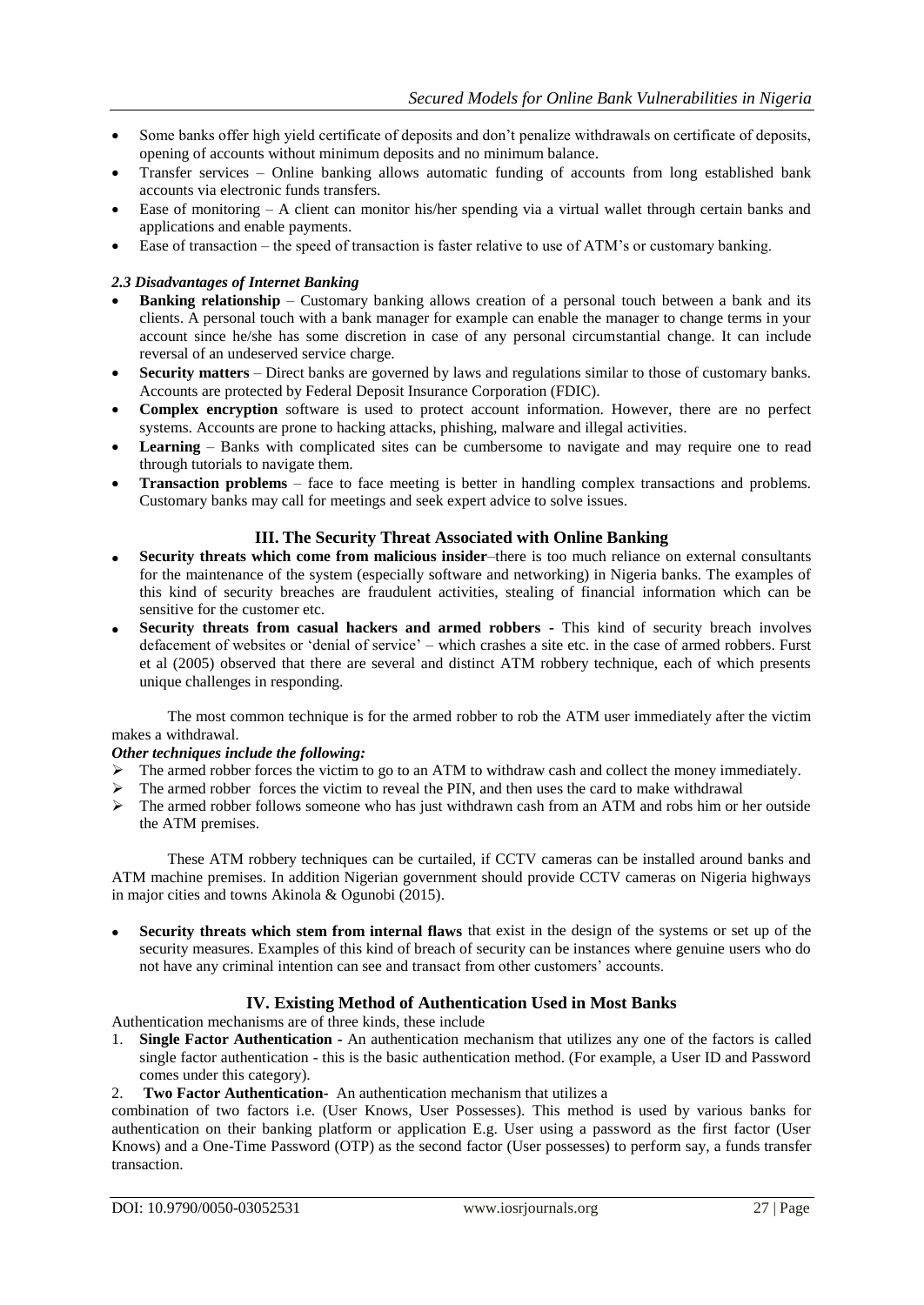In the existing internet banking model, a user needs to register with the bank for accessing internet banking by providing his or her account number, after which an authentication code will be sent via SMS to the phone number registered to the account. This is the first level of security that the new user is the account holder, once the user has entered the code, it provide a page for the user to enter his or her user ID, password and select an image as another means of security during registration on the bank"s internet banking platform. Then, user can login through bank website if correct ID, password and image are entered, user can access to his bank account with internet banking. There is still an extra authentication process, i.e. to carry out any transaction on the internet banking, user must supply correct token (One Time Password).



**Existing Method of authentication for online Banking**

## *4.1 Disadvantages of Existing Authentication Method*

- Internet banking is done by using user ID and password of the user. In this system, anybody who knows the user ID, password, selected image and token can access the bank account and steal money from bank also.
- Complex encryption software is used to protect account information. However, there are no perfect systems. Accounts are prone to hacking attacks, phishing, malware and illegal activities.
- Learning Banks with complicated sites can be cumbersome to navigate and may require one to read through tutorials to navigate them.
- Transaction problems face to face meeting is better in handling complex transactions and problems. Customary banks may call for meetings and seek expert advice to solve issues.
- UserID and password can be captured using Trojan-horse programs.

#### *4.2 Proposed Online Banking Security Model*

**Multi Factor Authentication -** An authentication mechanism that involves the following stages:

**Stage 1**- The use of Login Password

**Stage 2** - GSM Phone Numbers

**Stage 3**–Scanning of finger print or iris recognition

Multi Factor Authentication combines single factor authentication and two factor authentication with scanning of fingerprint or iris recognition. This is very necessary where a large value transaction authorized in a bank by using a combination of the person"s user id, a smart card and his biometric authentication factor.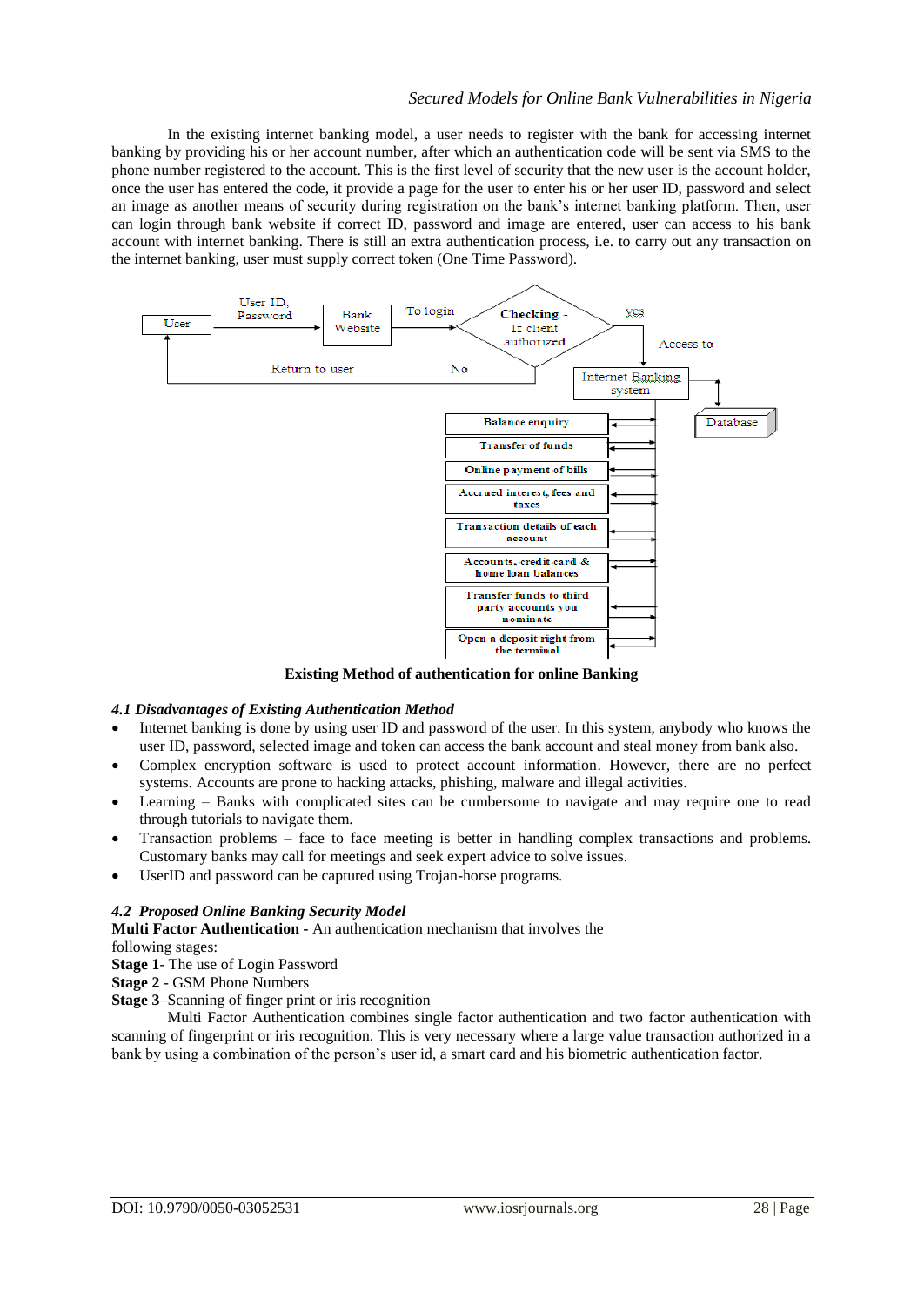

**Figure2.** Algorithm of Proposed Model for Internet Banking System



**Figure3.** Finger print recognition system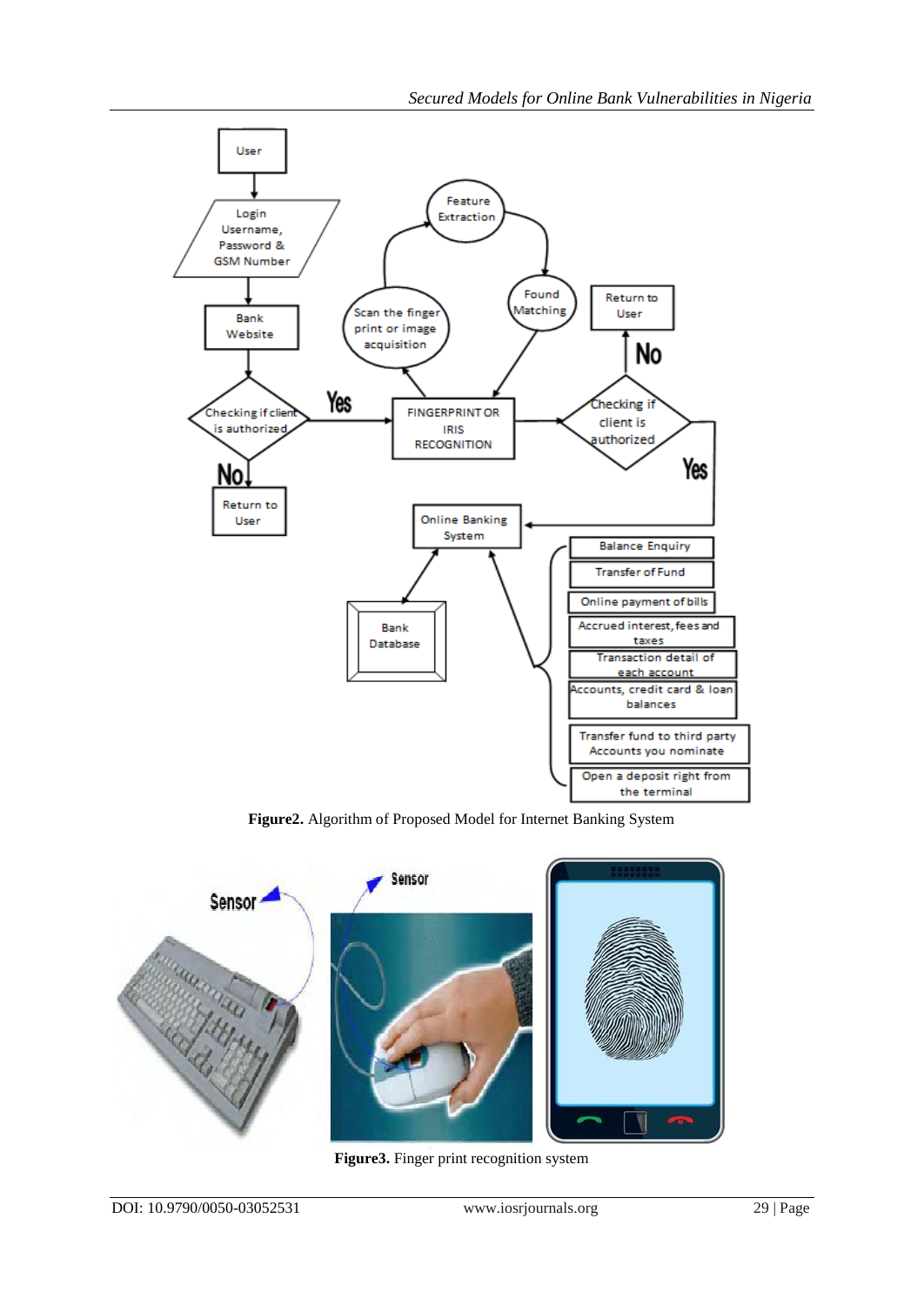## **V. Finger Print Recognition System**

Figure 3, shows the working of finger print recognition. In this process, first user scans his fingerprint through scanner and is sent to the database for validation of fingerprint. This validation is done through finger print recognition system in which image acquisition, edge detection, feature extractor and matching detection are done. If matching is found, the user is allowed to access the system. After the finger print image has been obtained, various methods of processing can be applied to the image to perform the many different vision tasks required today. However, if the image has not been acquired satisfactorily then the intended tasks may not be achievable, even with the aid of some form of image enhancement. Edge detection is a fundamental tool in image processing, machine vision and computer vision, particularly in the areas of feature detection and feature extraction, which aim at identifying points in a digital image at which the image brightness changes sharply or, more formally, has discontinuities. Feature extraction process can be viewed as similar. More complex pictures can be decomposed into a structure of simple shapes.

The arrangement for sensor can be made in-built in the existing computer accessories like mouse, keyboard mobile phone etc. easily. This makes the mode of identification very attractive and easier. Due to its unique identity and easy accessing, the finger print identification has been increased in civil and law enforcement applications.



(a)Different minutiae types, (b) Ridge ending and Bifurcation.

The diagram above shows the most of the existing automatic fingerprint verification systems based on minutiae features (ridge bifurcation and ending). Such systems first detect the minutiae in a fingerprint image and then match the input minutiae set with the stored template.

## *5.1 Advantages of Multi-Factor Authentication Technique*

 In single authentication system, any intruders can hack user id and password and also they can access the internet banking. Mostly, user uses user id and password with name, date of birth, mobile number or family name etc. So hacker can easily trace the user id and password. So it is not secure authentication method.

 $\triangleright$  Double authentication system is better than single authentication system. In this method, banks provide security code to user mobile. User should use this code for login process. Computer fraud and theft can be hacked by insider or outsider. Insider is most responsible for the majority of fraud action. Since insider can easily hack username, password as well as user mobile SMS also. Mostly insider may be family members, colleague or nearby gang.

 In this proposed model, Finger print recognition has been used for uniqueness and anybody cannot change finger print of user. Fingerprints became an important identification of criminals through finger print recognition. So it is 100% secure model. Users fingerprint cannot be used anywhere without the knowledge of user.

 Finger print recognition is already used for recognizing and validating the frauds. But no internet banking system has used this method to avoid frauds to access the net banking system process.

 $\triangleright$  In this model, user should scan his fingerprint. But, all system has not scanning peripherals by default. So each system or laptop has to be made with scanning facilities inbuilt. For the machines already in use, user can use additional accessories for finger print scanning.

 Internet banking has user id, password or any other secure code. But there is no unique and secure data to login this system. Finger print is unique for all users.